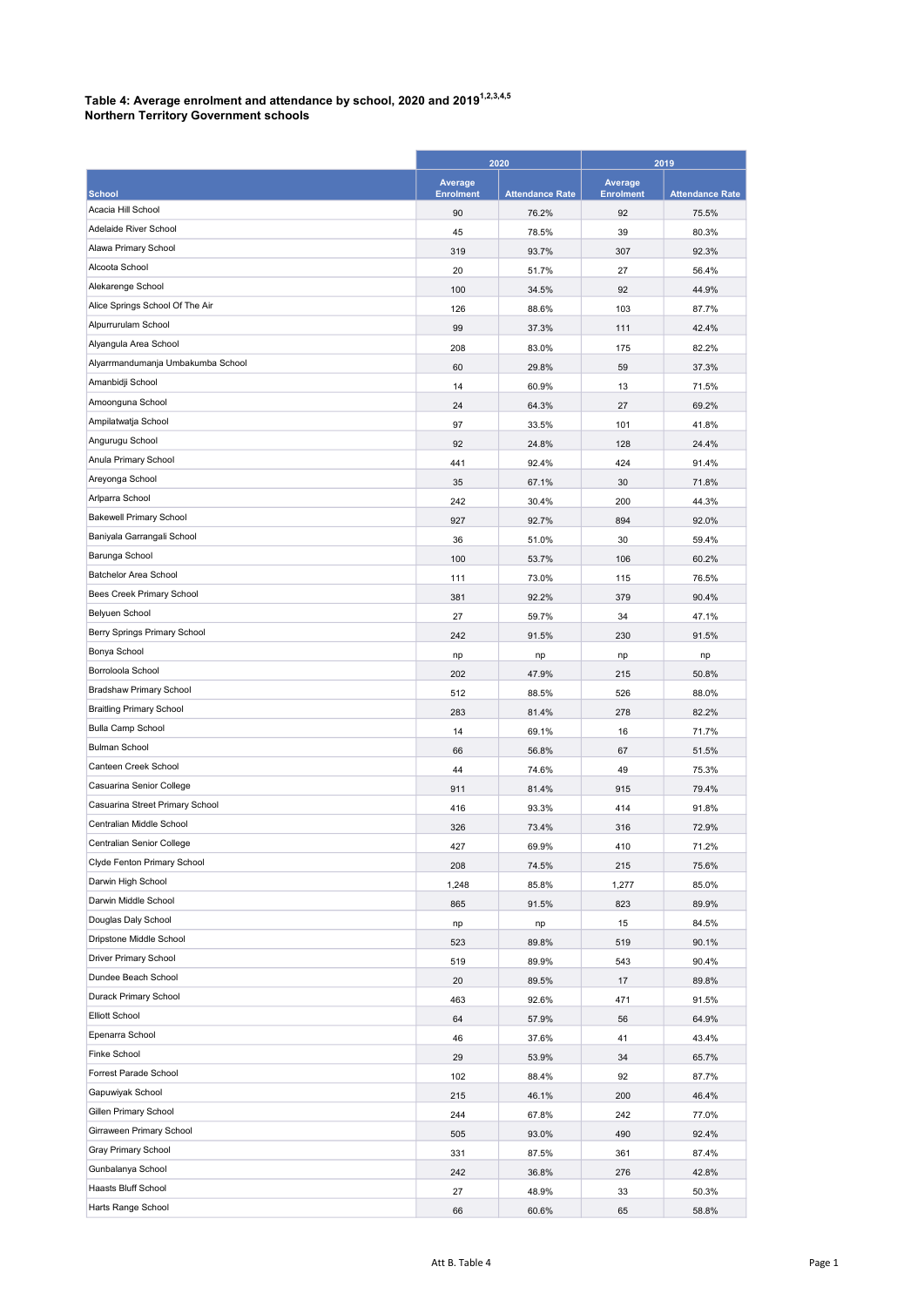|                                                 | 2020                        |                        | 2019                               |                        |
|-------------------------------------------------|-----------------------------|------------------------|------------------------------------|------------------------|
| <b>School</b>                                   | Average<br><b>Enrolment</b> | <b>Attendance Rate</b> | <b>Average</b><br><b>Enrolment</b> | <b>Attendance Rate</b> |
| Henbury School                                  | 141                         | 81.2%                  | 140                                | 83.7%                  |
| Howard Springs Primary School                   | 291                         | 88.8%                  | 294                                | 87.9%                  |
| Humpty Doo Primary School                       | 393                         | 90.8%                  | 386                                | 89.6%                  |
| Imanpa School                                   | 18                          | 48.7%                  | 18                                 | 58.7%                  |
| Jabiru Area School                              | 193                         | 73.9%                  | 207                                | 76.8%                  |
| Jilkminggan School                              | 83                          | 57.7%                  | 86                                 | 64.6%                  |
| Jingili Primary School                          | 311                         | 90.6%                  | 317                                | 90.1%                  |
| Kalkaringi School                               | 181                         | 50.5%                  | 171                                | 53.6%                  |
| Karama Primary School                           | 188                         | 81.3%                  | 189                                | 83.2%                  |
| Katherine High School                           | 551                         | 70.5%                  | 565                                | 68.3%                  |
| Katherine School Of The Air                     | 197                         | ٠                      | 177                                | ٠                      |
| Katherine South Primary School                  | 345                         | 88.2%                  | 349                                | 86.8%                  |
| Kiana School                                    |                             |                        |                                    |                        |
| Kintore Street School                           | 55                          | 75.7%                  | 52                                 | 72.3%                  |
| Lajamanu School                                 | 205                         | 33.1%                  | 187                                | 39.1%                  |
| Laramba School                                  | 65                          | 52.7%                  | 63                                 | 58.0%                  |
| Larapinta Primary School                        | 372                         | 86.7%                  | 357                                | 86.9%                  |
| Larrakeyah Primary School                       | 531                         | 94.1%                  | 495                                | 92.7%                  |
| Laynhapuy Homelands School                      | 129                         | 58.6%                  | 127                                | 67.0%                  |
| Leanyer Primary School                          | 577                         | 92.7%                  | 583                                | 91.1%                  |
| Ludmilla Primary School                         | 118                         | 80.5%                  | 108                                | 82.6%                  |
| MacFarlane Primary School                       | 207                         | 69.0%                  | 219                                | 68.3%                  |
| Malak Primary School                            | 216                         | 82.9%                  | 228                                | 82.8%                  |
| Mamaruni School                                 | 57                          | 49.8%                  | 56                                 | 61.9%                  |
| Maningrida College                              | 573                         | 32.6%                  | 621                                | 38.4%                  |
| Manunda Terrace Primary School                  | 171                         | 81.3%                  | 186                                | 82.3%                  |
| Manyallaluk School                              | 25                          | 47.3%                  | 22                                 | 51.2%                  |
| Mataranka School                                | 33                          | 80.1%                  | 36                                 | 78.6%                  |
| Mbunghara School                                | 18                          | 71.1%                  | 14                                 | 72.5%                  |
| Middle Point School                             | 29                          | 79.4%                  | 22                                 | 79.3%                  |
| Milikapiti School                               | 64                          | 63.1%                  | 66                                 | 67.8%                  |
| Milingimbi School                               | 334                         | 30.7%                  | 355                                | 41.4%                  |
| Millner Primary School                          | 211                         | 77.9%                  | 214                                | 79.6%                  |
| Milyakburra School                              | 15                          | 41.7%                  | 17                                 | 38.7%                  |
| Minyerri School                                 | 183                         | 43.4%                  | 162                                | 55.3%                  |
| Moil Primary School                             | 198                         | 87.6%                  | 199                                | 88.1%                  |
| Moulden Primary School                          | 271                         | 77.2%                  | 293                                | 79.3%                  |
| Mount Allan School                              | 46                          | 53.5%                  | 59                                 | 57.6%                  |
| Mulga Bore School                               | 14                          | 60.1%                  | 14                                 | 38.4%                  |
| Murray Downs School                             | 16                          | 59.3%                  | 18                                 | 53.8%                  |
| Mutitjulu School                                | 33                          | 42.1%                  | 45                                 | 48.0%                  |
| Nakara Primary School                           | 591                         | 92.3%                  | 606                                | 90.2%                  |
| Nemarluk School                                 | 174                         | 87.6%                  | 164                                | 87.9%                  |
| Neutral Junction School                         | 22                          | 50.8%                  | 23                                 | 64.6%                  |
| Newcastle Waters School                         | 18                          | 64.4%                  | 20                                 | 66.9%                  |
| Nganambala School                               | 26                          | 64.4%                  | 28                                 | 68.8%                  |
| Nganmarriyanga School                           | 134                         | 44.5%                  | 134                                | 50.6%                  |
| Ngukurr School                                  | 265                         | 48.5%                  | 284                                | 48.7%                  |
| Nhulunbuy High School                           | 317                         | 78.6%                  | 305                                | 79.0%                  |
| Nhulunbuy Primary School                        | 420                         | 86.2%                  | 469                                | 84.6%                  |
| Nightcliff Middle School                        | 365                         | 87.5%                  | 324                                | 87.2%                  |
| Nightcliff Primary School                       | 656                         | 92.1%                  | 660                                | 90.0%                  |
| Northern Territory School of Distance Education | 493                         |                        | 480                                |                        |
| Ntaria School                                   | 182                         | 42.6%                  | 198                                | 51.8%                  |
| Numbulwar School                                | 147                         | 36.6%                  | 147                                | 47.0%                  |
| Nyirripi School                                 | 43                          | 65.6%                  | 55                                 | 44.2%                  |